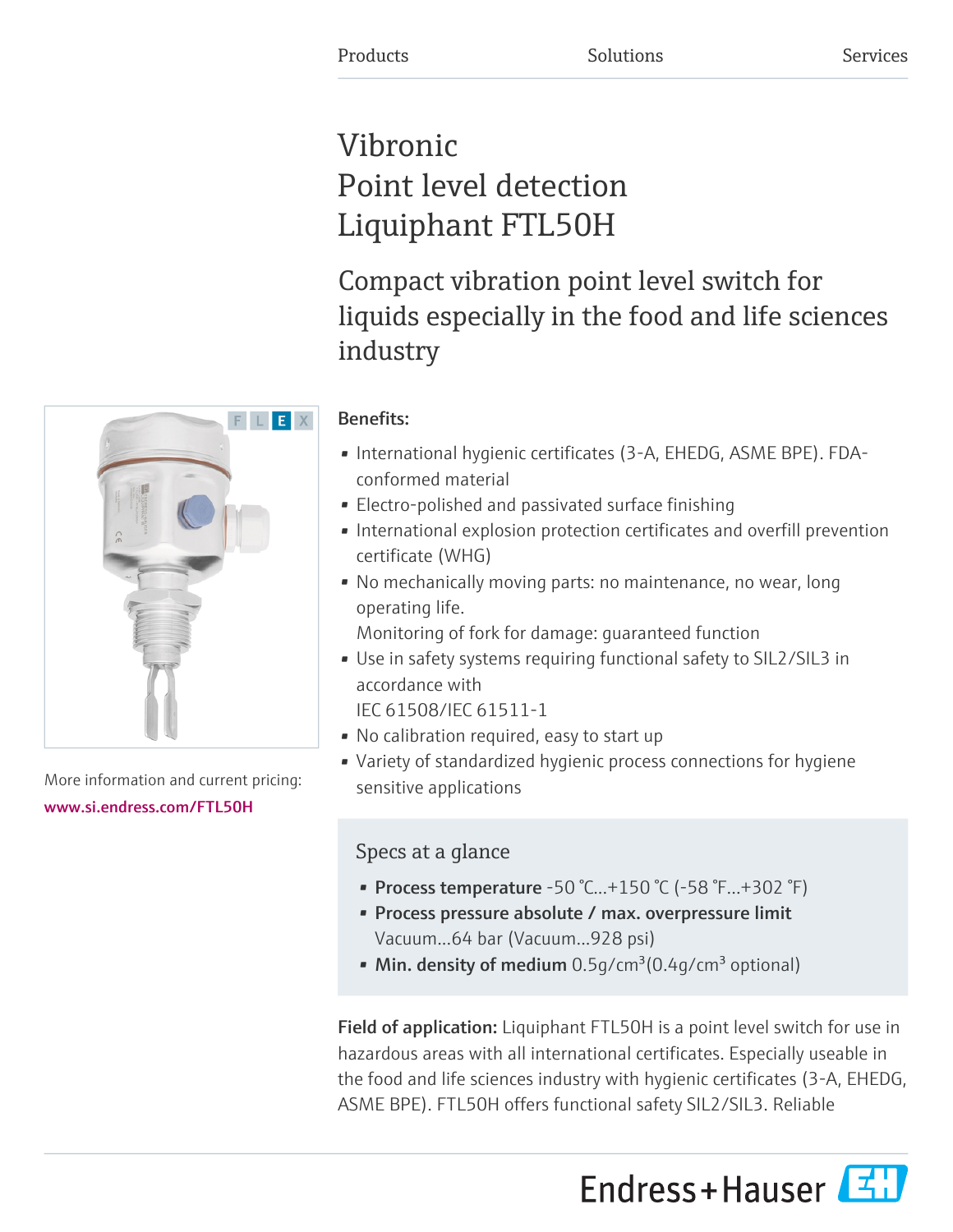measurement values, not affected by: changing media properties, flow, turbulences, gas bubbles, foam, vibrations or build-up.

# Features and specifications

### Point Level / Liquids Measuring principle

Vibration Liquids

#### Characteristic / Application

Modular & completely welded housing concept Focus Food & Pharma surface up to 0,38µm electro polished wide range of process connections Analogue and bus interfaces Extensive certificate range (e.g. EHEDG,3A) Compact, e.g. pipes

#### Specialities

Foamdetection Detect changes of the density

#### Supply / Communication

PROFIBUS PA 19...253V AC 10...55V DC-PNP 19...253V AC or 10...55V DC 8/16mA, 11...36V DC NAMUR PFM

#### Ambient temperature

-50 °C...+70 °C (-58 °F...+158 °F)

#### Process temperature

-50 °C...+150 °C (-58 °F...+302 °F)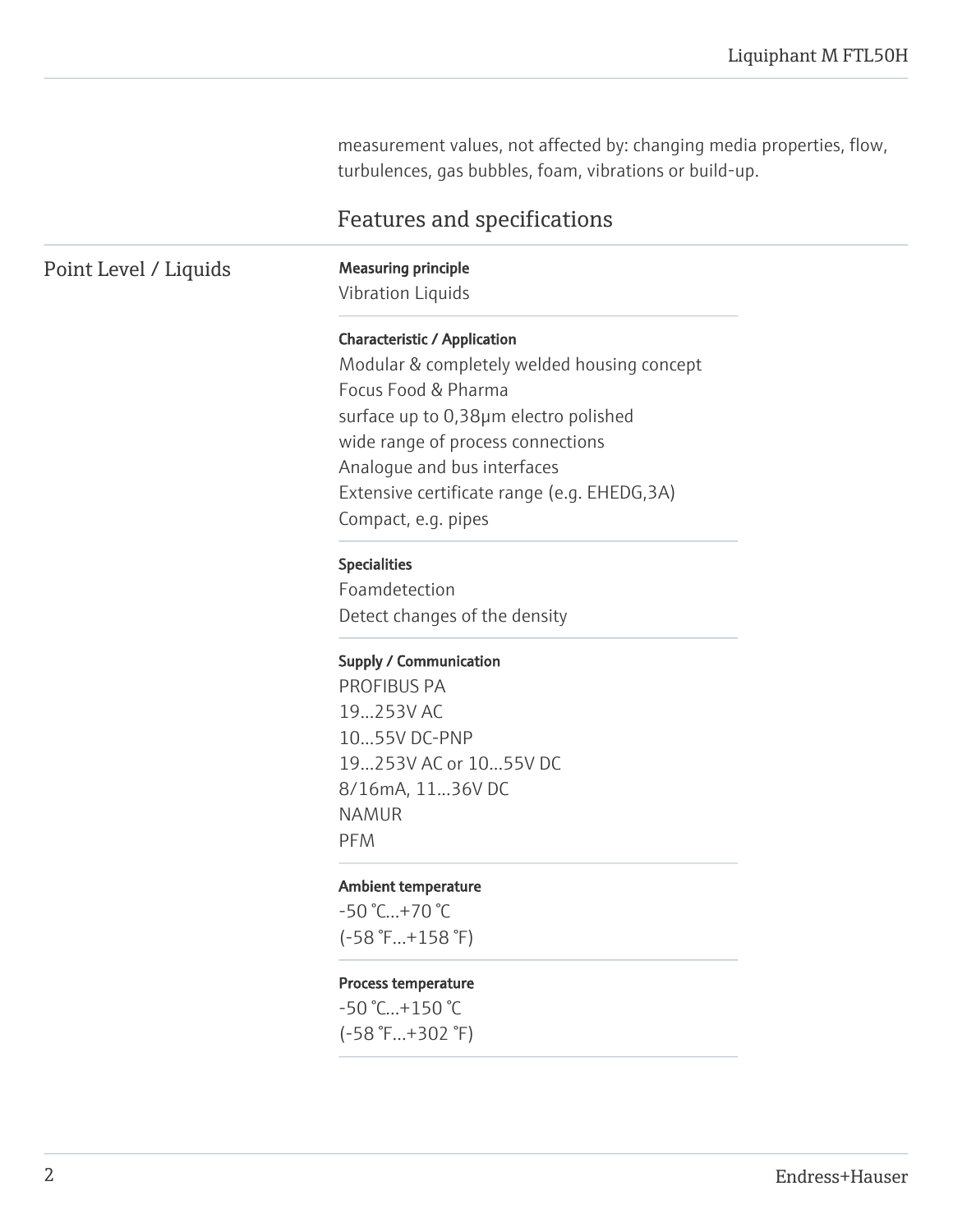# Point Level / Liquids

# Process pressure absolute / max. overpressure limit

Vacuum...64 bar (Vacuum...928 psi)

Min. density of medium  $0.5$ g/cm $3(0.4$ g/cm $3$  optional)

#### Main wetted parts

316L

#### Process connection

Thread: G3/4A, G1A, R3/4", R1, NPT3/4, NPT1 Flange: DN25...DN100, ASME 1"...4", JIS 25A...100A

#### Process connection hygienic

Tri-Clamp ISO2852 Dairy coupling Aseptic DRD SMS Varivent

#### Communication

PROFIBUS PA 19 ..253V AC 10...55V DC-PNP 19...253V AC or 10...55V DC 8/16mA, 11...36V DC NAMUR PFM

#### Certificates / Approvals

ATEX, FM, CSA C/US, IEC Ex, TIIS, INMETRO, NEPSI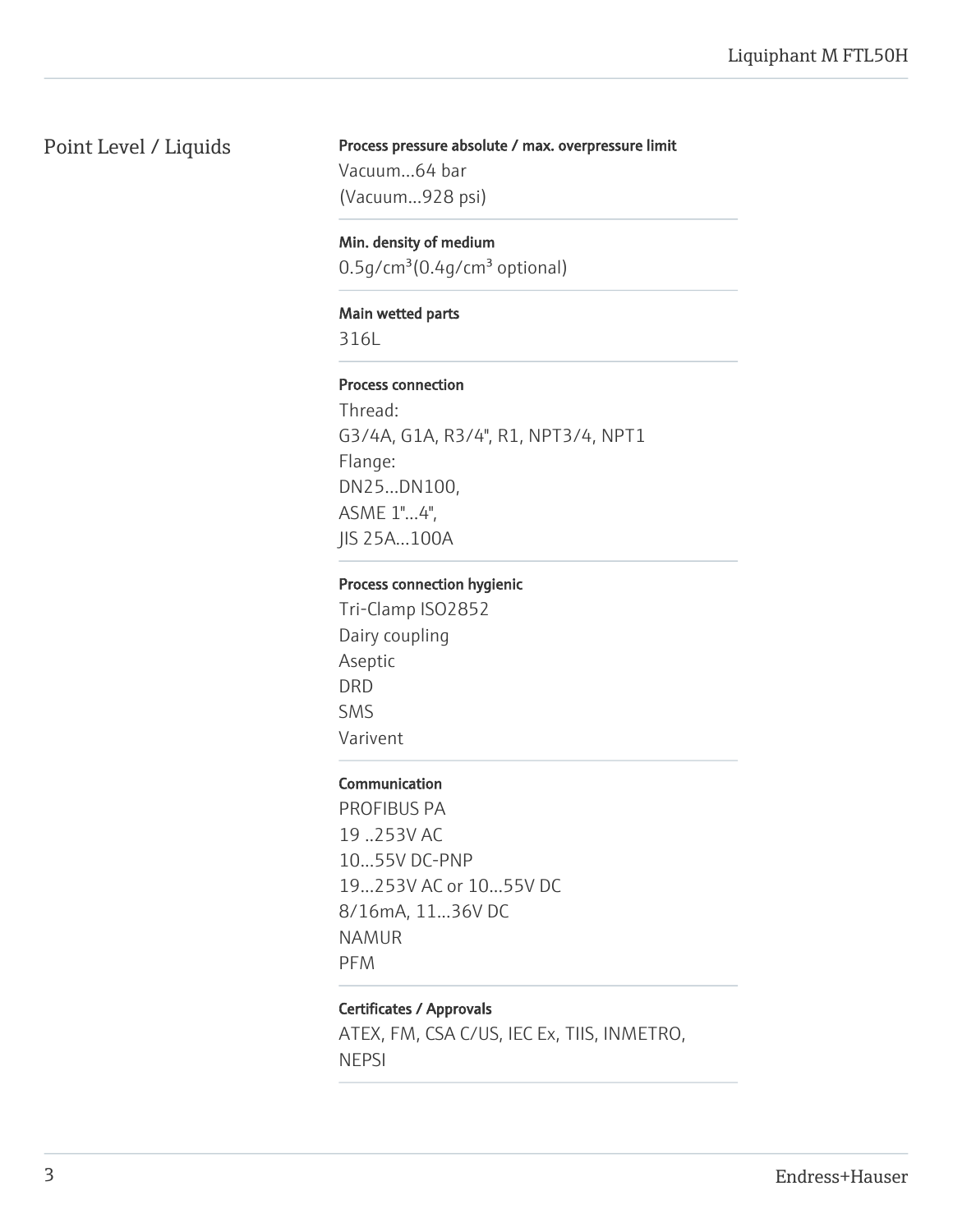Point Level / Liquids

#### Safety approvals

SIL2/ SIL3

## Design approvals

EN 10204-3.1 AD2000

#### Hygienic approvals CoC ASME-BPE

Marine approval

GL/ ABS/ DNV

# **Components**

FTL325P/FTL375P Interface PFM FTL325N/FTL375N Interface NAMUR

# Density Measuring principle

Vibration Density

#### Characteristic / Application

Liquiphant M Density with Density Computer FML621 Temperature and pressure measurement Modular & completely welded housing concept Focus Food & Pharma Surface up to 0.3 µ

# Supply / Communication

Transmitter power supply (MUS)

#### Ambient temperature

-50...70°C -50...60°C for hazardous applications